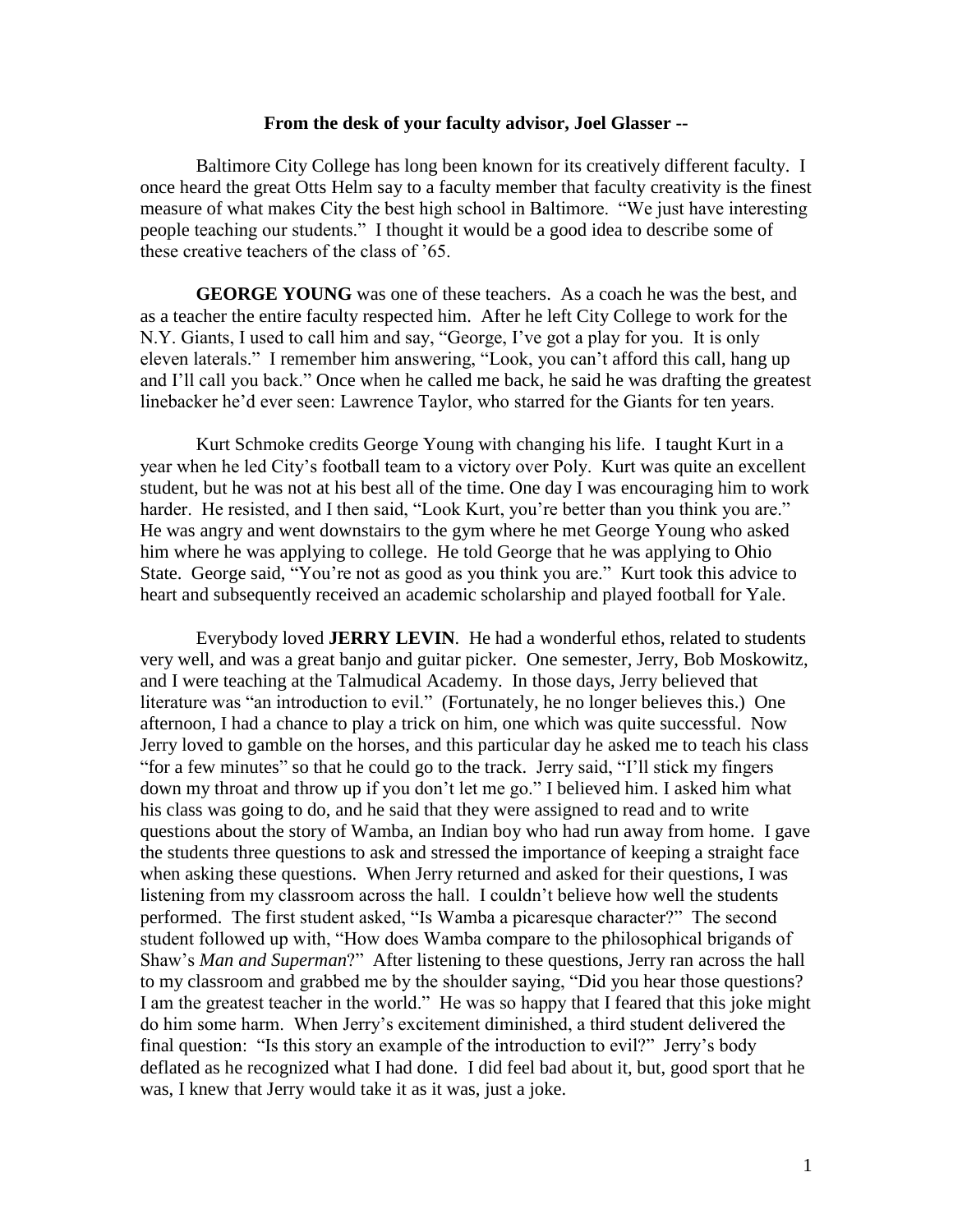And here's another "off campus" Jerry anecdote:

Jerry and I found ourselves five days away from being honorably discharged from the service. Jerry was a buck private. (One of his fellow soldiers was a young guy who was once a quarterback at City.) We were at Brook Army Medical Center, and we had very little to do. Unfortunately, my superior officer was a red-necked first sergeant. In order to work in the naval hospital, we were required to wear low quarter shoes. Jerry did not have them, and the first sergeant ordered him to buy them at the PX for two dollars. Jerry refused to do so, and I was ordered to give Jerry the worst assignment possible. So I assigned him to clean the sinks. At the end of the day, which Jerry spent in bed playing his guitar, the first sergeant screamed, "Who in the hell cleaned these sinks?" The sinks were terrible; I was faulted, and Jerry continued to play his guitar.

I'm not sure that Jerry knew the consequences of not following a superior's order. Not following an order could result in jail. The sergeant gave Jerry a choice: company punishment, which wouldn't be too serious, or court- martial that could result in imprisonment. Jerry asked the first sergeant which of the two options would be more trouble for the Army. The sergeant replied, "The court-martial." Jerry said, "Then I'll take the court-martial." The clerical staff went berserk and spent five days generating reams of court-martial documents. Five hours before the trial was to begin, Jerry had second thoughts and walked into the first sergeant's office and said, "I've changed my mind; I'll take the company punishment." The sergeant surveyed the room full of courtmartial documents, picked up a stack of the papers, and threw them across the room. With less than twenty-four hours left until his discharge, the only punishment Jerry could get was to guard the phone from 10:00 p.m. to 6:00 a.m. During this time he took a nap; then he walked out of the office at 6:00 a.m., a totally free man with his discharge papers in his pocket.

**JOHN DESCH** was an English teacher whose penetrating voice could be rivaled only by the penetrating smell of tobacco (his) in the first floor men's room near his classroom. One day a colleague passing John's room noticed that he was showing his students a film. On closer inspection, he realized it was a film on skiing and so he got John's attention and asked the obvious question: "Why are you showing a film on skiing?" Without missing a beat, John responded, "They were out of *Oedipus Rex."*

**BILL EISNER** was a French teacher when I was a student at City. I'll always remember him for a story that he told on himself. He told me that he was in France with his wife, and as they were returning to their hotel after a night at the opera, he saw a young American desperately trying to communicate with the desk clerk. Bill went up to the young American to see if he could be of help and successfully got the young man a room at the hotel. Afterwards, the young American noticed Bill's City College ring and asked his name. When Bill gave his name, the young man said, "You were my French teacher at City; boy, I learned a lot in your class!"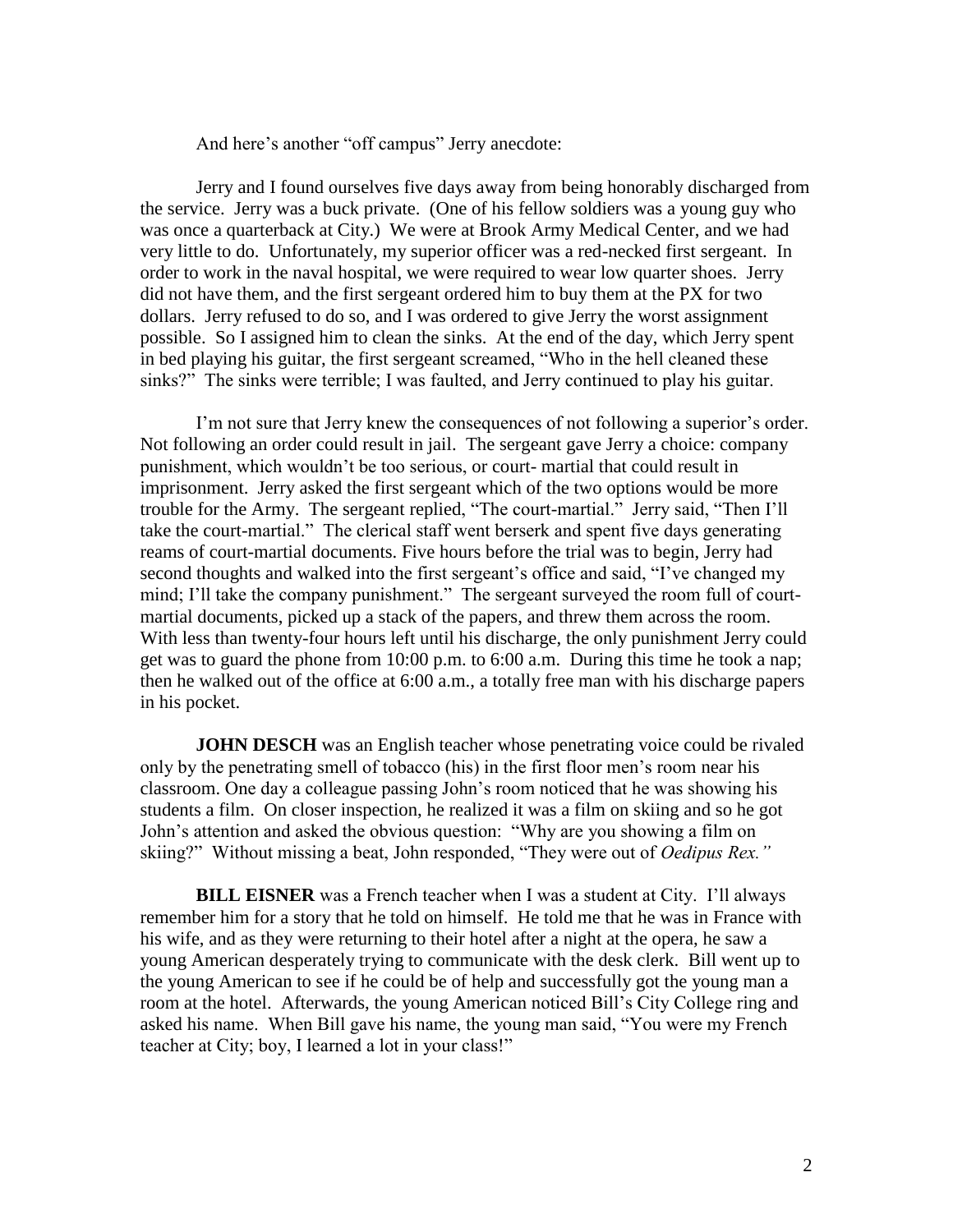**LEONARD WOOLF** was my hero. He was the English coordinator—the best one around. I'll never forget what he did for Bob, Jerry, and me. Jerry was not doing some of his class assignments, and Leonard came to ask help from Bob and me. We told him that Jerry marched to his own drum and that students liked him and that to do anything to prevent him from going his own way would not help. Leonard thought for a moment and said, "I'll take your advice."

Another reason that I was so fond of Leonard Woolf is the following: I was teaching an early grammar class. Suddenly one of the weakest students in the class jumped up, his face red and full of excitement, and spurted out, "So that's what a compound sentence is." After that class, Leonard, who had been observing me, said "Joel, no matter how long you may teach, you'll never be more successful than you just were."

As I was putting these memories together, I occasionally asked others who had taught at City in the 60's if they had faculty or student related stories to tell.

One who responded was my good friend **BOB MOSKOWITZ.** Here in his own words is Bob's story of a student he will never forget:

I was a relatively new teacher, my third or fourth year at City. There was a student in my homeroom class, call him JB, who had my number. He wasn't vicious or mean, just mischievous. But to me he represented chaos, potential loss of control of the class. Almost every day, I made him stay in the hall during the homeroom period. A couple times I put him out of the room as soon as I walked in:

"JB. Hall!"

 "I didn't do anything, Mr. Moskowitz!" "You will! Hall!"

Time passed. JB graduated.

A number of years later, I'm on my lunch hour. As I walk past the main entrance, I hear yelling and a strange sound like somebody banging on the door. In the doorway is a kid I have never seen before. He has no shirt on and is, to the entertainment of the City students, screaming incoherently and slamming his hand on the door. There was no use talking to him.

Time for Moskowitz, the bartender. With unruly patrons, I use one of two techniques that always work: a hard kick in the shins and then the arm lock and thumb bend, or depending on the size of the patron, just the arm lock and thumb bend. In this case the arm lock/thumb bend seemed called for; he was not that big.

So, arm behind his back, I lifted him very high without doing permanent damage and bent his thumb down without breaking it. That technique has taken the starch out of some very nasty people. Instead of yelling in pain, he starts to run—while I'm holding him. Across the building we go and into the parking lot which is filled with students on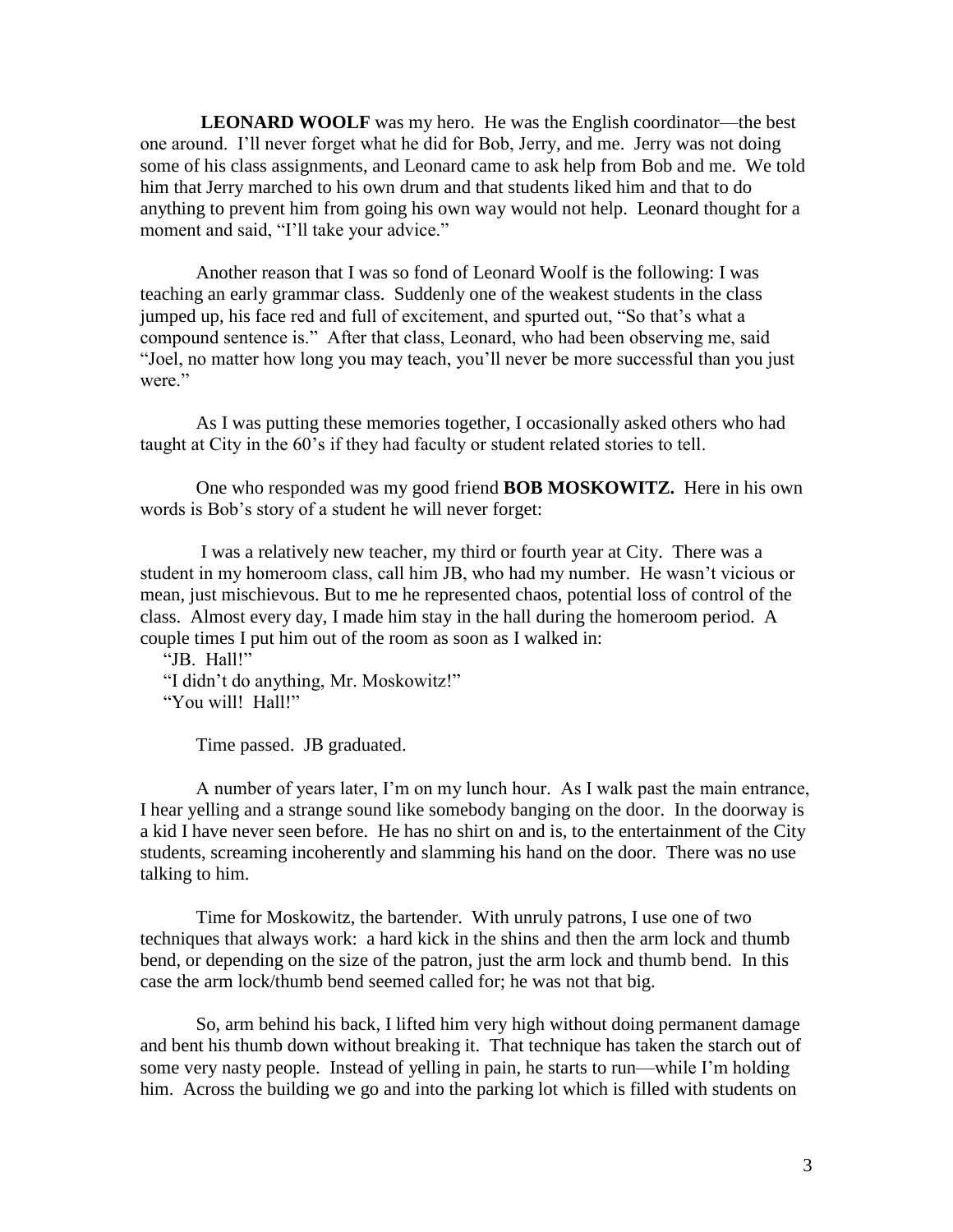their lunch hour. I should have known from the sound that his hand made when he slammed it against the door that he was a lot stronger than he looked. I have a tiger by the tail. But not for long.

He breaks loose and moves towards me. The students have formed a circle and are yelling encouragement to the kid. "Kick his ass, kid. Kick the old bastard's ass!" (I assumed they were not cheering for me.) The kid pulls his arm back and gets set to throw a punch, but I beat him to it. I aim not at his chin but at a spot about 6 inches behind his chin (as a boxer friend had once advised me) and let loose. It's my best punch. Down he goes. "Great punch, Bob," I tell myself. "A one punch knock out. I'll be fucking famous."

Only it wasn't so great! The kid got up. Actually, he bounced up somewhat unconcerned and came for me again. I now go for my second best punch. Again, he's down and up and still ready to fight. My third punch stops him for a second but he is still standing.

At that moment I remember the prayer in time of danger. It was spoken first by Marc Antony when he saw the conspirators set upon Julius Caesar: "Feet, don't fail me now."

But suddenly, a figure comes out of the crowd and launches himself onto the kid's back. "I got him, Mr. Moskowitz!" It's JB. Together we throw him to the ground and with JB holding the kid's hands and me holding his feet, we carry him into school, down the hall, and drop him on the floor in the office of Vice-Principal Goldsmith, who informs me that we can call the police and press charges in which case I will have to appear in court or we can have security take him off the campus. "Call security," I say.

Then I see JB and without thinking I say to him: "You don't go to school here any more. Do you have a pass to be on school grounds? No! Off the grounds." And he left.

About three o'clock the next morning as I'm coming down from my adrenalin high, I realize what I have done.

Some years pass. I'm taking a graduate course at night at Morgan. I'm on the chow line when someone taps me on the shoulder. It's JB. He's back from a tour in Viet Nam and in the process of getting his degree. I thank him for saving my bacon and apologize for chasing him off the school grounds. He says he was two blocks away before he asked himself why I had ordered him off campus

Time passes. My son is in Pimlico Junior High (1973-1976). One day he comes home and tells me he has a new math teacher and the teacher knows me. It's JB.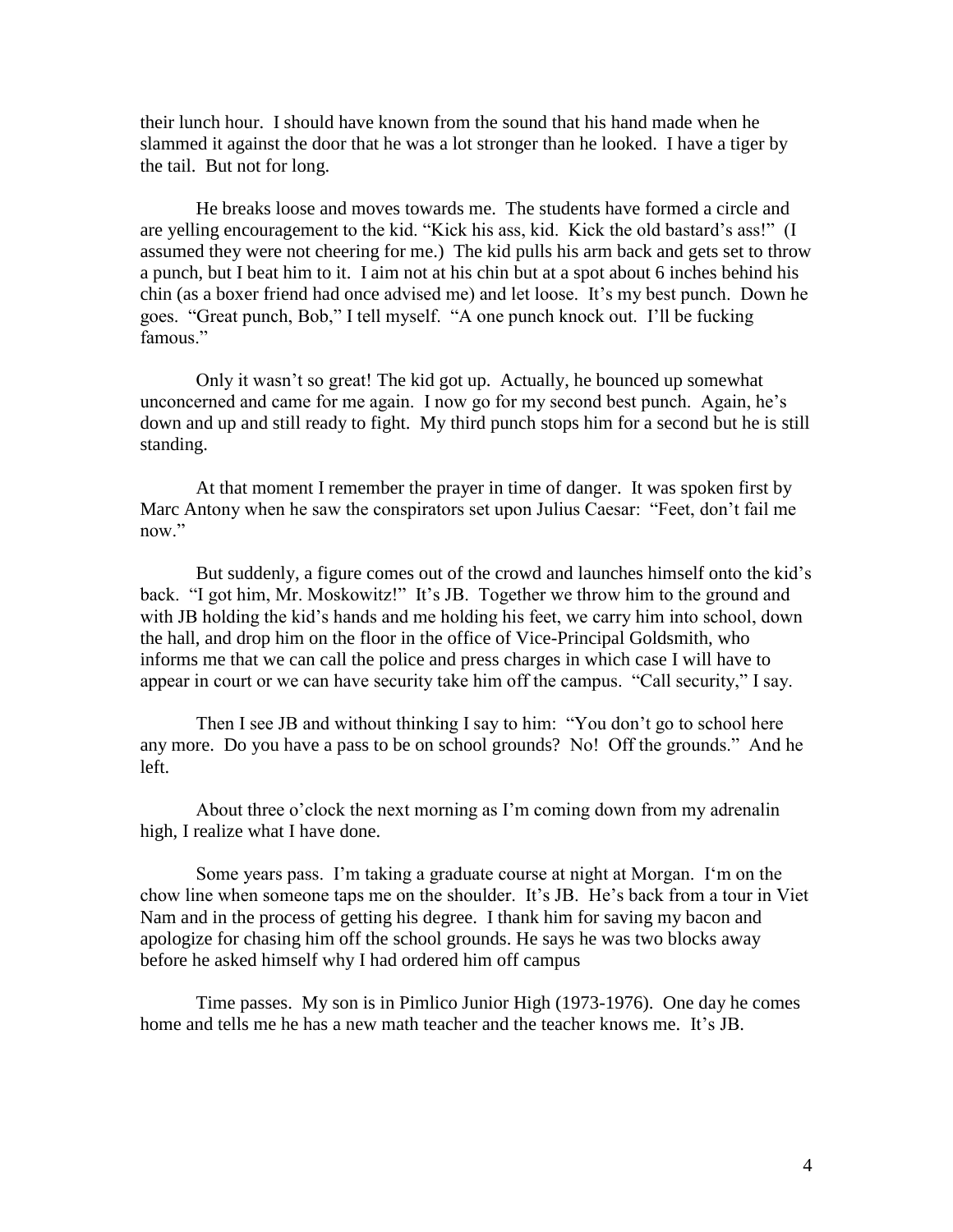Another teacher who responded with quite a few colorful anecdotes was art teacher **OLIN YODER**. Though Olin didn't make it to BCC until just after the class of '65 departed, his anecdotes, I think, will bring a smile to many of you. So without further ado, here is Professor Yoder in his own words:

### Anecdote #1

In 1965 I was transferred from Eastern High School to City College. Eastern was all female and was much like a finishing school for girls. Chewing gum was a mortal sin and open toed sandals and culottes were forbidden.

I crossed Loch Raven and entered City. I was now in the castle of masculinity and testosterone. The young men had a respectful swagger and a self-assurance that I had never seen in a high school before. They could wear any footwear of their choice, and chewing gum was a brain enhancer. They didn't like culottes, but they could wear them if they so desired.

I was no longer a teacher, now I was addressed as PROFESSOR. The entire faculty was referred to with this exalted title. It didn't take long for me to see that this honorific was well deserved by the teaching staff.

In the second week of school, a young man entered my room and said, "Professor Yoder, I am from *The Collegian*, our school newspaper. Would you have time for me to interview you?"

I replied, "Certainly, it would be a pleasure. What type of information would you like?"

"I am interested in your background, unusual events you have experienced, and anything that you feel is important to your life."

He pulled out a pad and professionally began to ask questions. As I spoke, he began writing.

I discussed my Amish/Mennonite background and my rural upbringing in the mountains of Western Maryland. I explained my teaching history and I glorified my eight year football career. I did a self-promotion on my days at the Maryland Institute of Art and mentioned my painting prowess. At the completion of the interview, he shook my hand and thanked me for my candor and time.

Shortly thereafter, Bob Dale, one of our art instructors asked, "Olin, were you recently interviewed by a young man from *The Collegian*?"

"Yes," I replied.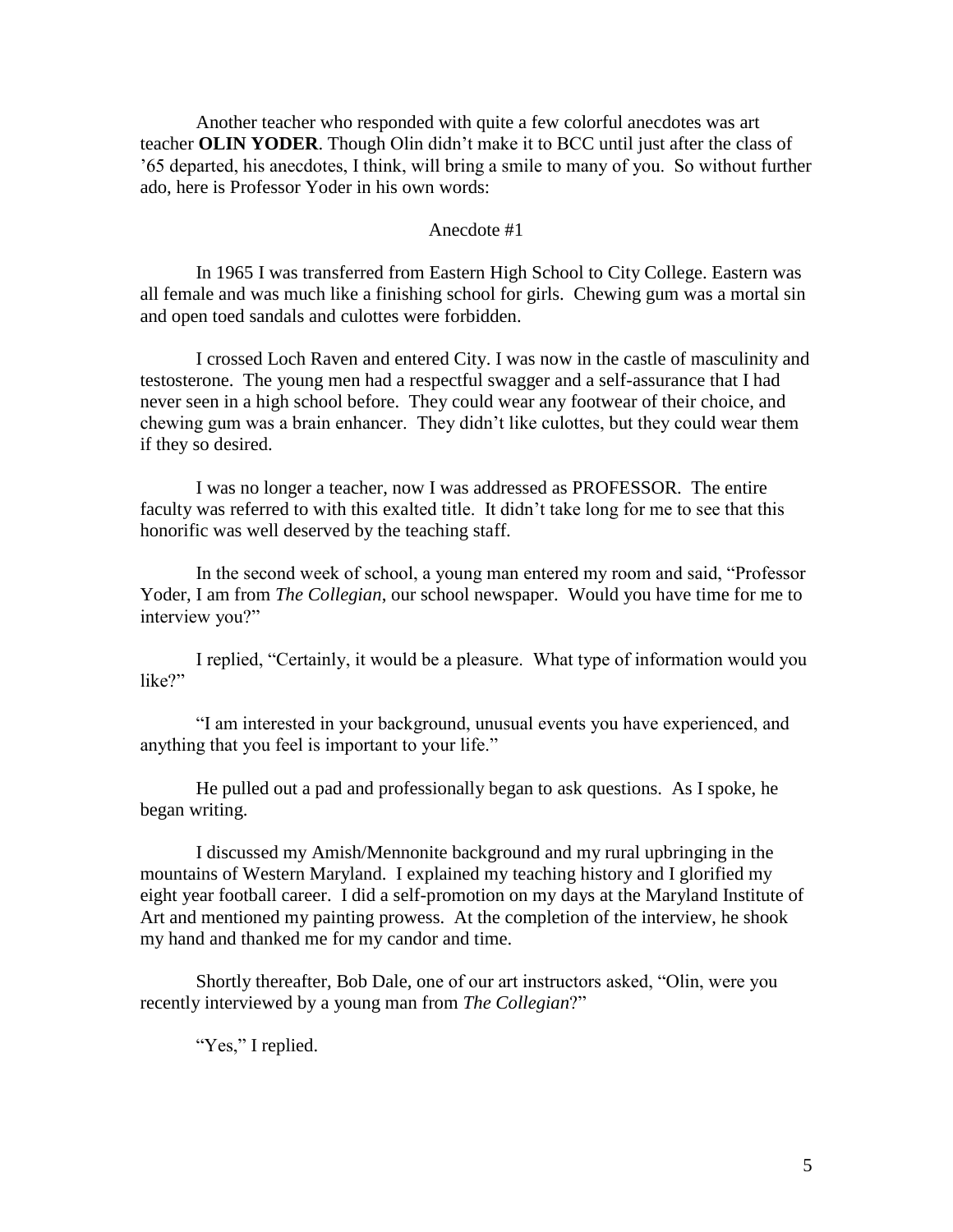"I thought so. A young man came into my room and asked if I knew you. I said that I had known you for some years."

"Well, I was wondering," he said, "do you know if Professor Yoder has ever had anything interesting or exciting happen to him?"

# Anecdote #2

It was the middle of November and my first year at City College. The school day hadn't started and I was in my room awaiting my homeroom class. All at once from outside I heard shouting, bells ringing, and horns shrieking. The clamor continued, but it was now inside the building. Slowly the racket grew louder as it ascended to the third floor. I was alarmed and startled, wondering if this could be a riot.

Above the ruckus I began to distinguish words and phrases. The students were describing gross things that Poly boys ate and they used foul derogative adjectives about the tropical parrot. Some booed the Poly name and others sang "City Forever."

The bell rang for school to begin as the boys entered the room. They took their seats, put down the noisemakers and class began. When the bell rang for dismissal, the bedlam began again. For five days before the annual Thanksgiving City-Poly football game, this spirited ritual continued. I had just experienced my first pre-game celebration.

#### Anecdote #3

I soon discovered that City College was saturated with excellent traditions. The school paper, *The Collegian,* came out every Friday. At the yearly Hall of Fame assembly, six distinguished graduates were installed in six areas of importance. School election campaigns were boisterous and held in the auditorium. Plays were performed in the same area. City is the third oldest continuing high school in America; thus tradition was abundant.

One tradition was that during school assemblies, the seniors received the front seats. The middle rows were for juniors and the back rows for sophomores.

On one occasion, **BILL FARLEY** brought his junior homeroom to a school music presentation. For some reason, a tenth grade class was seated in front of his class.

Bill stood up, looked at his boys and said, "Do you see what they have done to us? That group in front of us is in our seats. We will not take that!" They got up and walked back to their homeroom.

## Anecdote #4

In the sixties the hippie movement was in vogue and the first hippie at City was Jonathan P. The older faculty asked me why I kept showing his art work in the foyer.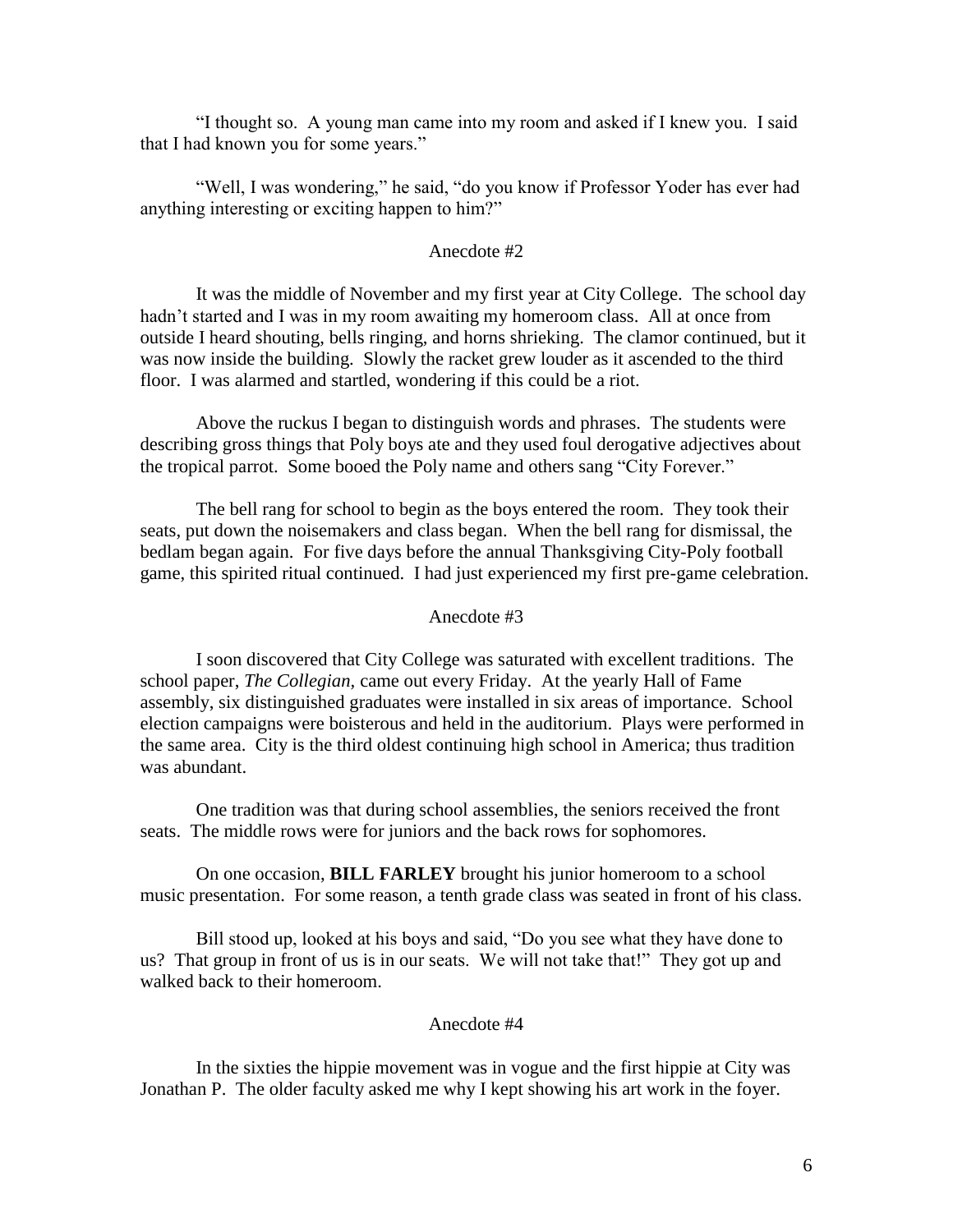They didn't think I should display it because it was giving too much attention to a nonconformist. Jonathan had long hair, unconventional clothing, and a laid -back personality. He didn't seem to fit the mold of the City student. He was talented in the visual arts and music and one of my favorite students.

In sculpture class, Jonathan cast a large plastic rectangle in a good sized cardboard box. He wanted to sculpt a kneeling figure from it. I had a vacant room next to mine and I moved Jonathan into it. It would become his own studio and keep his constant chiseling and plaster chips out of the main room.

I would constantly check on his progress and critique what he was creating. One day I entered his room and there he sat with earphones on both ears, chisel in constant movement, and a cigarette in his mouth. He was startled when he saw me and stepped on the cigarette. He looked at me and said, "Well, I guess I'm in big trouble! I assume that I will be meeting the principal again?"

"No, Jonathan, I am not sending you to the office. I don't want them to know that I am simple enough to place a dumb ass like you alone in a room unsupervised."

Jonathan seemed surprised and swore, "Mr. Yoder, I promise never to smoke in here again."

"I think as smart as you are you could find a spot in this big castle that would be safe enough for you not to get caught!" He did.

# Anecdote #5

**NORMAN BURNETT** was head of the Art Department. He was a dapper old timer with a grand mustache and a multitude of double-breasted suits. He painted portraits and Civil War generals. He was trained in the brush strokes of the old masters. He would cook a paint medium from linseed oil, wax, and only God knows what. The aroma from his concoction would linger for days.

He controlled the key to the art storage room and like a den mother he would dole out the supplies that you needed. The art staff could never get into the area without his presence. Much of the paper had dry rotted and tubes of paint had hardened. The brushes wilted and bottles of ink had hardened. Each year he would stack the new with the old. His attitude was that one should save materials for a rainy day. A good supply sergeant would never allow the troops to select their own ammunition.

City was crowded and put on a morning shift and one in the afternoon. Norman and I were on the early one. I went to the custodian and discovered that he also had a key to the magic supply room. When I needed materials, I would check Norman's parking space and, if it was empty, would borrow the janitor's key and re-supply my classroom needs. There was so much on the shelves that I knew Norman wouldn't miss what I pillaged.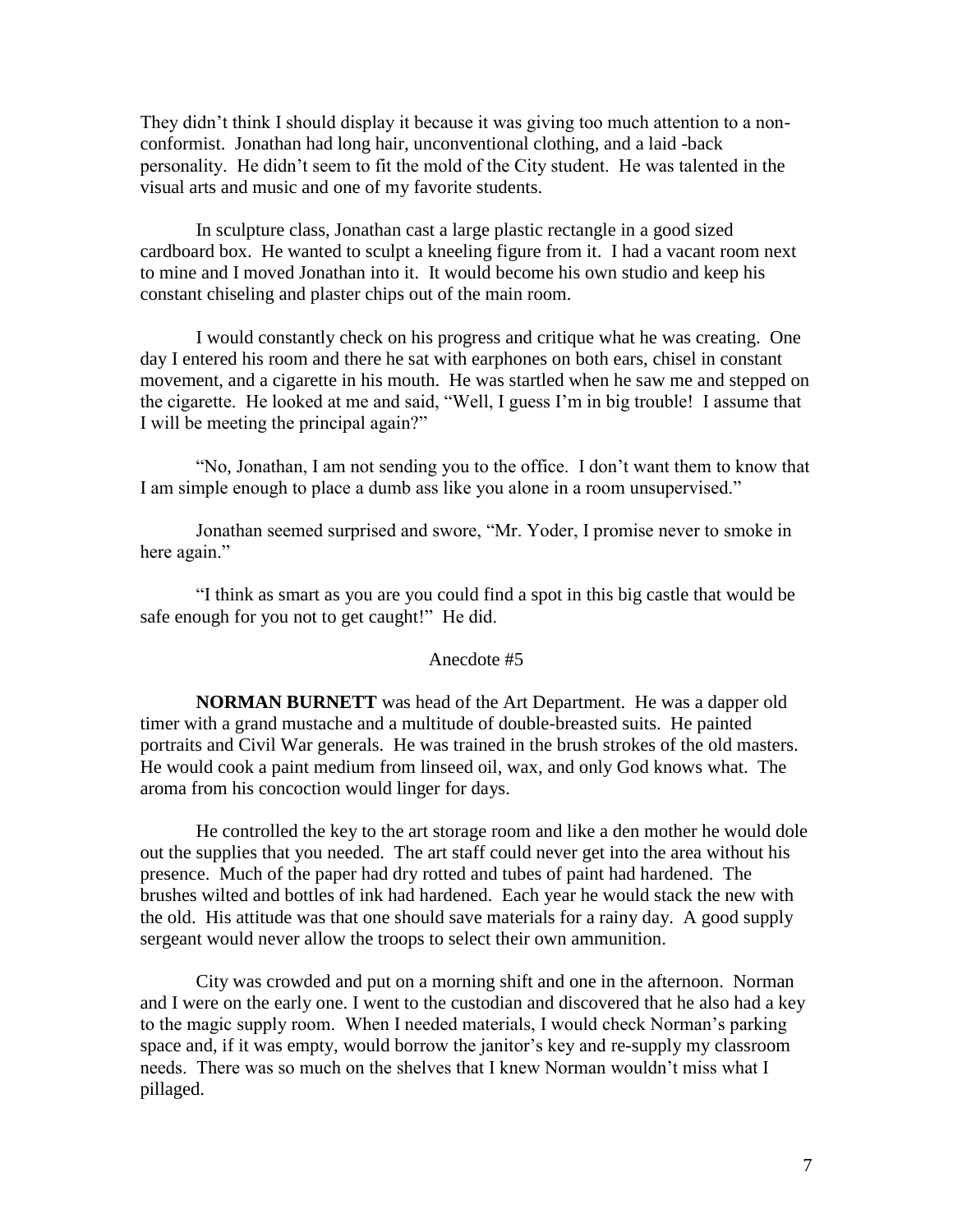One afternoon I checked Norman's parking space and it was empty. I was in the area collecting my needed supplies. I filled my pockets, put materials in a bag and with large items under my arms, left the room and started up the hall. To my shock and surprise, Norman came up the steps and fortunately turned right instead of left. I was near Bob Dale's room, and seeing that his door was open, I threw everything into his room. I saw the students startled by the supplies that rolled across their floor. Bob thought that manna from heaven had descended into his space. Meanwhile, Norman had gone into my room and when we met I was greatly relieved that he had not found me out.

# Anecdote #6

**LUTHER DITMAN,** a math teacher, always taught with his doors open. **CAWOOD HADAWAY**, an art instructor, was around the corner from him. Cawood was born on the Eastern Shore in the old town of Betterton by the Chesapeake Bay.

He loved the country landscape and enjoyed the Bay. He knew every bird that existed in the area. He could mimic and create the songs and sounds of all the avian inhabitants. Cawood would peer up and down the hall and if it was empty he would warble the birdsong of his choice. It could be a Canadian goose, a mallard duck, or a crane. He would vary the calls and sometimes even imitated the croaking of frogs.

Hearing these sounds, Luther would appear confused and he would peer out his open door and try to locate these feathered singers. Cawood would do this a couple times a week, and Luther never did find out why he was the only Professor to be constantly serenaded by the chirping and hooting of the wild fowl of Maryland.

#### Anecdote #7

I opened the letter that came through the inter-school mail addressed to Mr. Olin Yoder, Art Instructor, City College and found that it was from a man I had never heard of. I immediately named him "Dr. Safety." It stated that he had visited my art room and it was a fire hazard.

Our Vice Principal, **DAVE KAUFMAN**, called me into his office. He had received a copy of the same letter that I had just opened. I assured him that I had read it.

"What are you going to do about it?" he asked.

I said, "Dave, I teach printmaking. It could appear to be untidy because I have printing inks, rollers, and wiping rags on one table. The prints are hanging on stretched wires drying. Each year a couple of students and I go along the Chesapeake Bay collecting textured wood to create woodcuts. The wood is stacked in the corner with scrap lumber from building supply stores. When I do intaglio prints, I have trays of acid and jars of hard ground to do etching and dry pointing."

"Is it messy?" he asked.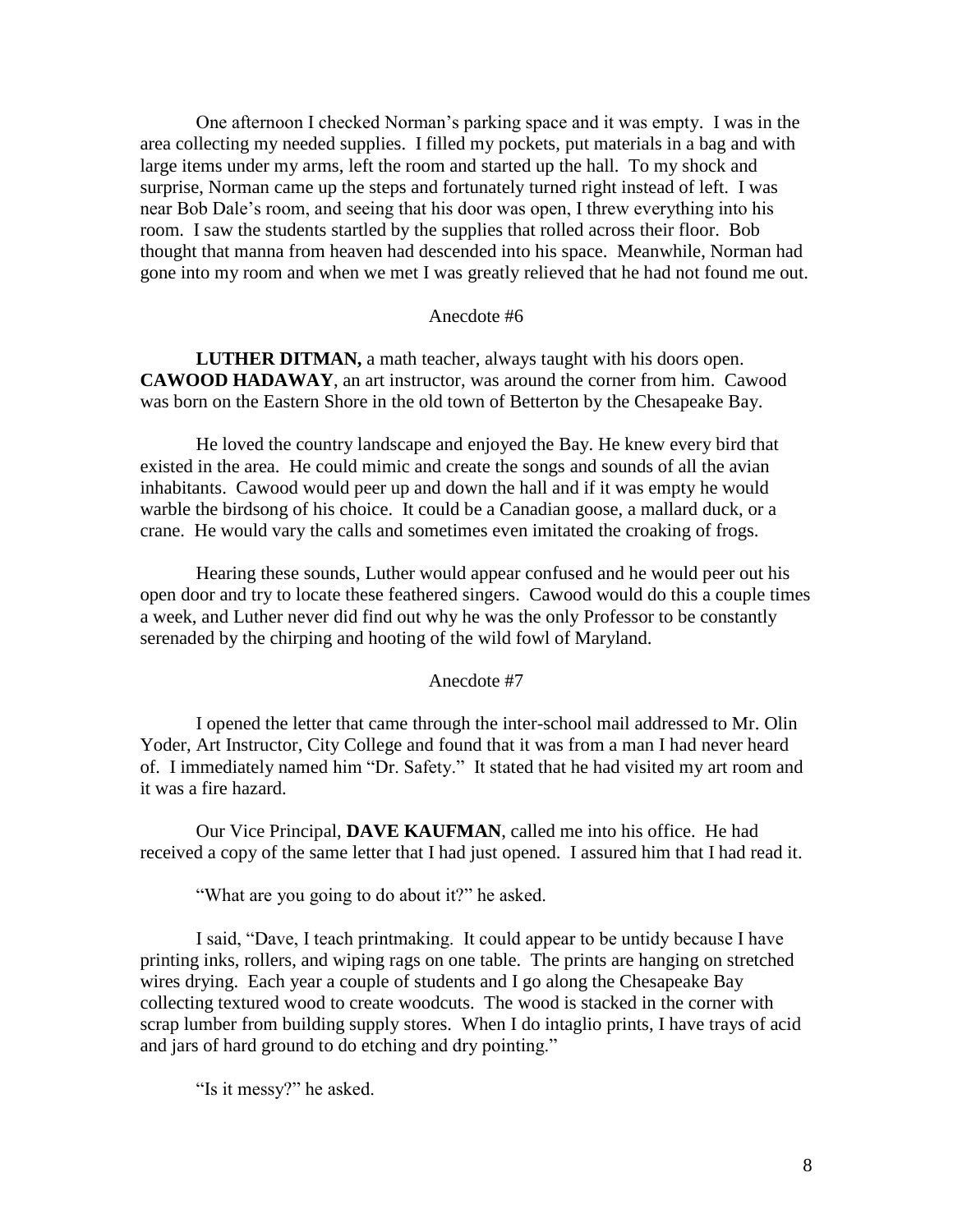My reply was "Yes."

"Then don't do it," was his suggestion.

"I also do sculpture, and we use plaster and zonolite. We carve from wood and soapstone and it is placed in boxes under tables. The vices are always full of work underway. I have rolls of wire and an area for paper mache and wheat paste. There are plastic containers full of found materials that can be used in an assortment of ways."

He repeated, "Is it messy?" I had the same answer, "Yes." Again he said, "Then don't do it."

"Did Dr. Safety look at the finished prints and sculpture and say anything about the finished work of the students?"

"At this time we are only interested in the clutter and debris in the room!"

"Did he explain what the other dangers might be? Could it be the Bubonic plague or maybe venereal disease?" He didn't laugh. "You know you are reducing me to crayons and finger painting?"

A week later I walked into the faculty lounge where a group of teachers and Mr. Kaufman were sitting. I questioned, "If I keep myself clean, may I come in and join you?" The faculty had heard about my letter and understood my attempt at humor.

Mr. Kaufman knew the meaning of my entrance.

"Yoder, you know one can live without art!"

I looked at Dave and agreed with him. "You are probably correct, but I have done some research and read about old civilizations. For example, take Egypt. Books discuss the pyramids, sculpture, hieroglyphs, and frescoed walls. The historians seem to think that their approach to the arts classifies them as highly advanced. I have analyzed their social system and the education program, and never have I seen the mention of the good Vice Principals of Cairo."

The faculty roared with laughter, but Dave didn't. The next time I saw him he said, "Yoder, I don't think we should discuss your room again."

I agreed.